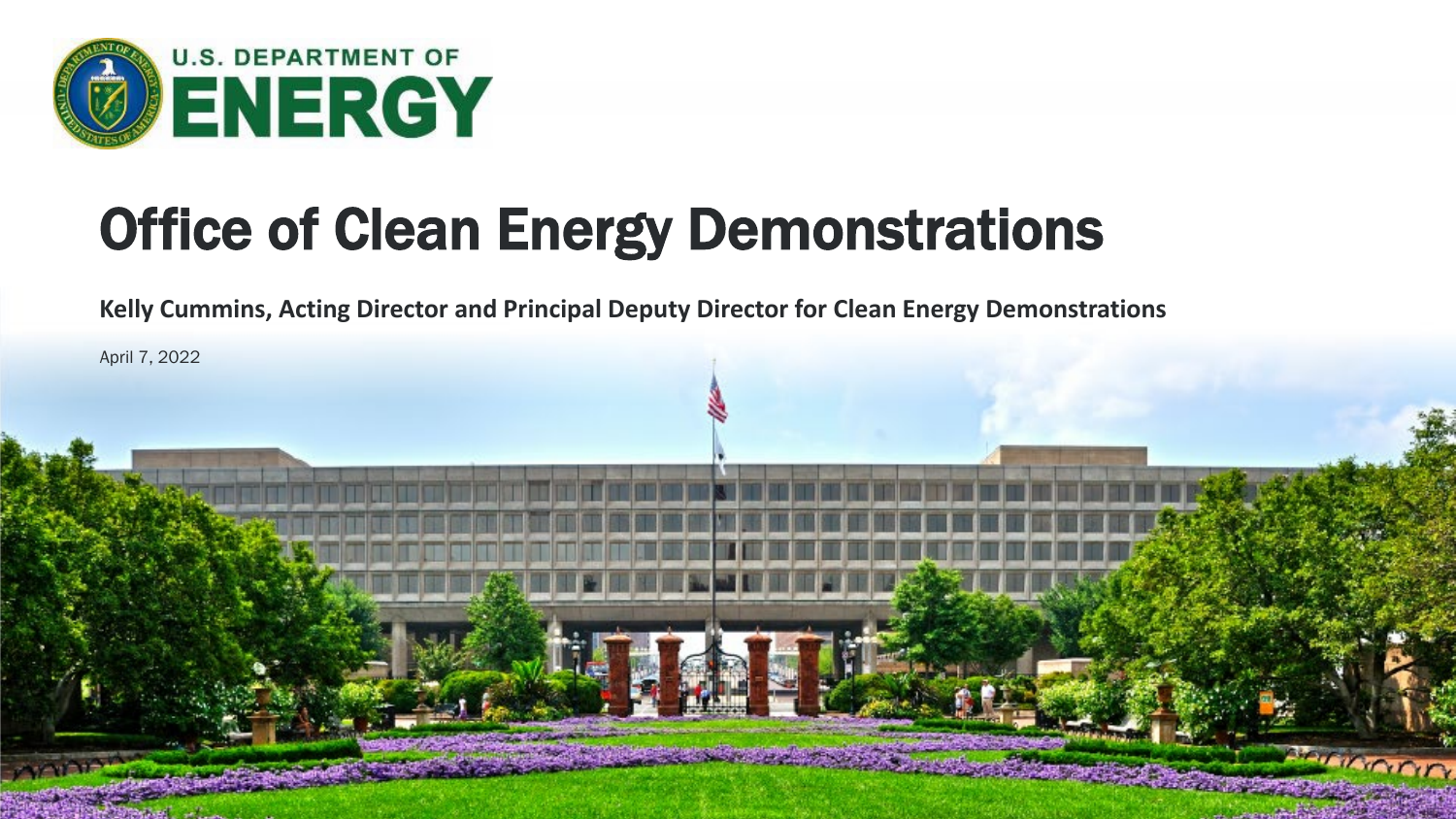## Office of Clean Energy Demonstrations (OCED)

- The Bipartisan Infrastructure Law (BIL) more than triples DOE's annual funding for energy programs, including significantly expanded research and development (R&D) and entirely new demonstration and deployment missions
- DOE announced the establishment of OCED in December 2021 to deliver \$21.5 billion provided by the BIL to support large-scale clean energy demonstration projects
- OCED will build on DOE's long-standing position as the premier international driver for clean energy research and development, expanding DOE's scope to fill a critical innovation gap on the path to carbon-free electricity in the U.S. by 2035 and a net-zero economy by 2050
- OCED will help bridge the gap between research and development to validate technologies in realworld conditions and provide confidence that the technology works as intended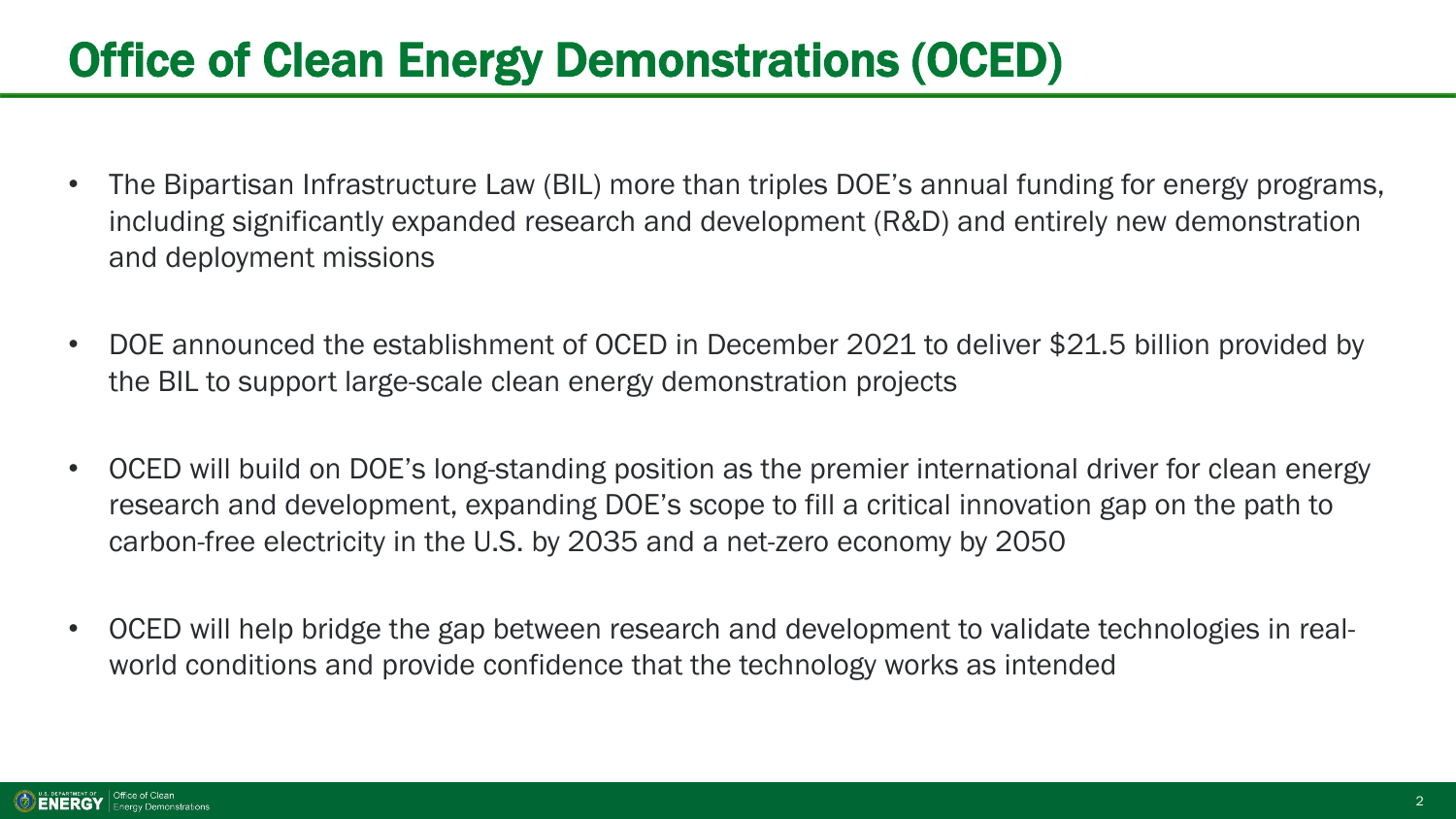### Scope of OCED in the Bipartisan Infrastructure Law

- Carbon Capture Demonstrations (\$2.5 billion)
- Carbon Capture Large-Scale Pilot Projects (\$937 million)
- Industrial Emissions Demonstrations (\$500 million)
- Energy Improvement in Rural and Remote Areas (\$1 billion)
- Clean Energy Demonstrations on Mine Lands (\$500 million)
- Energy Storage Demonstration and Pilot Grants (\$355 million)
- Long Duration Demonstration Initiative and Joint Program (\$150 million)
- Upgrading Grids Demonstrations (\$5 billion)
- Regional Hydrogen Hubs (\$8 billion)
- Advanced Reactor Demonstrations (\$2.5 billion)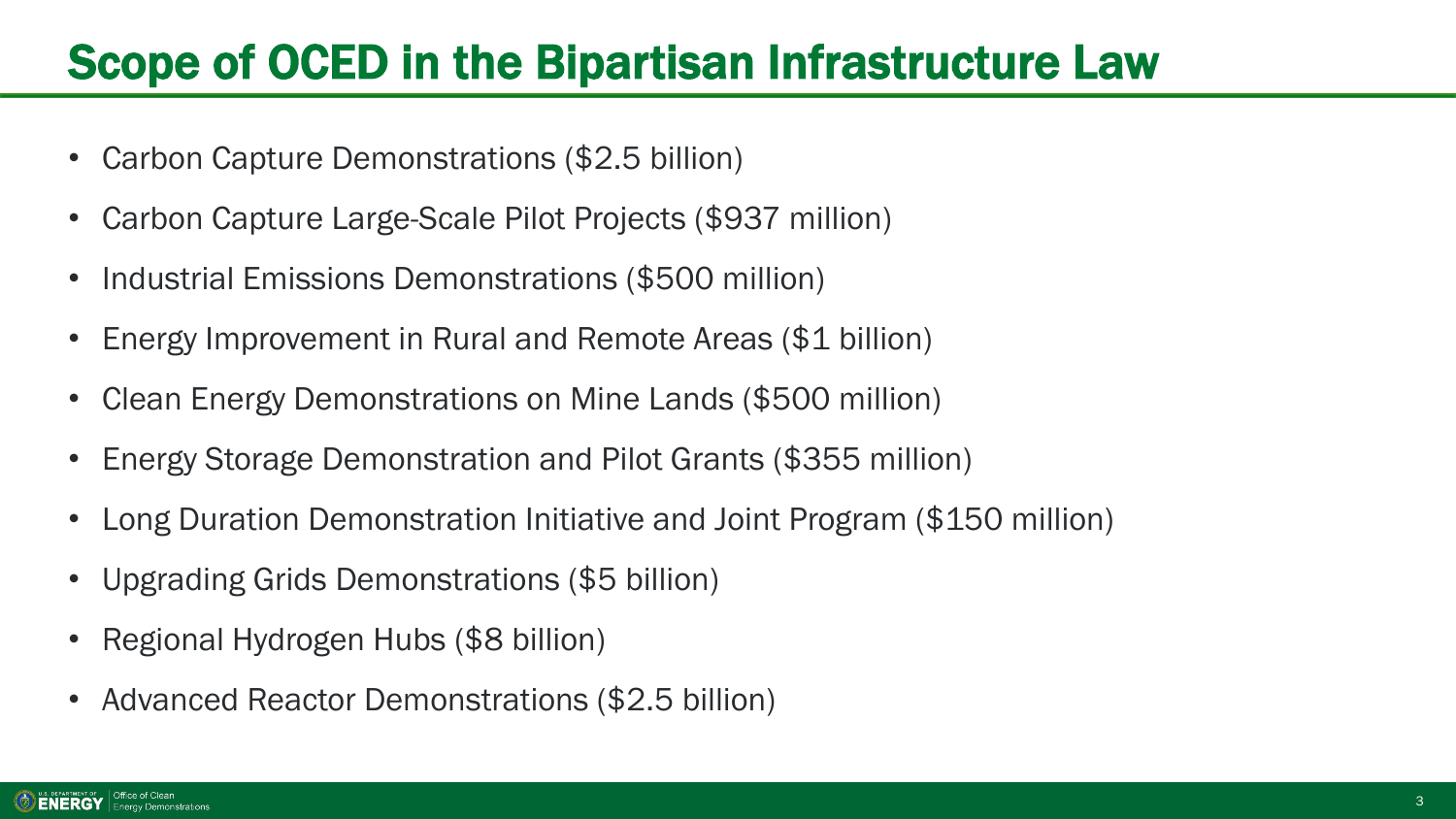#### • Mission:

- Deliver clean energy demonstration projects at scale in partnership with the private sector to launch or accelerate market adoption and deployment of technologies
- Support the equitable transition to carbon-free electricity by 2035 and a net-zero economy by 2050

### • Key Tenets of Federally-Supported Demonstration Projects:

- Are a pathway to technical and commercial risk reduction and learning to make projects commercially viable by addressing technology challenges and driving down cost curves
- Must target relevant operational environments, scales, and timeframes to validate the performance, cost, and value
- Should enable downstream market adoption and deployment to accelerate scale-up leading to greenhouse gas reductions, job creation, and achieving environmental justice priorities
- Involve substantial risk and the known and unknown risks factors will impact project outcomes